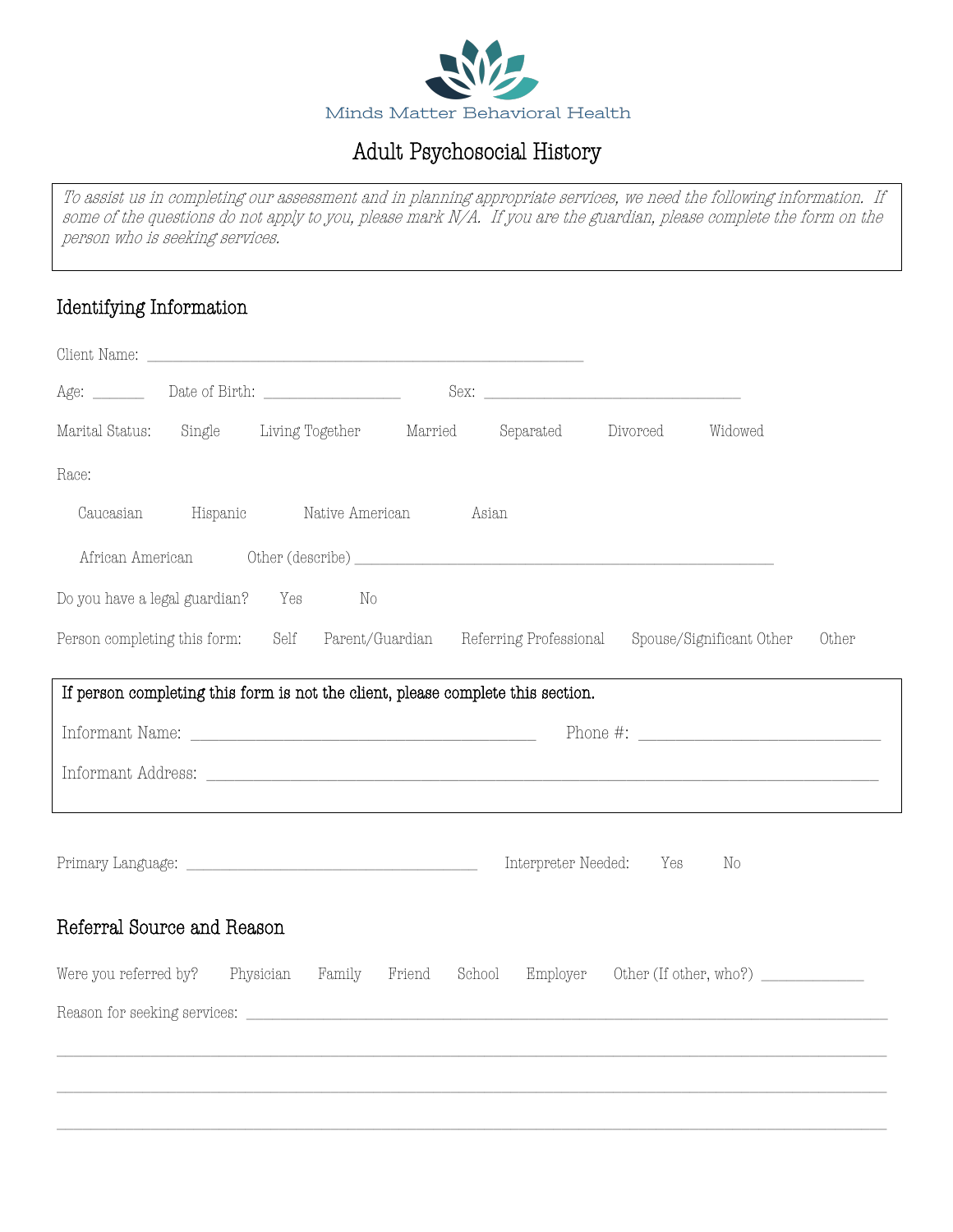

| History of Presenting Problem and Services Desired                                                             |
|----------------------------------------------------------------------------------------------------------------|
|                                                                                                                |
|                                                                                                                |
|                                                                                                                |
|                                                                                                                |
|                                                                                                                |
|                                                                                                                |
|                                                                                                                |
| Have you had recent life stressors: Yes No If yes, specify (check all that apply)                              |
| birth or death of loved one<br>change in marital status                                                        |
| change in school death of pet moved change in significant relationship<br>anxiety<br>depression                |
| What is your response when having life difficulties: (check all that apply)                                    |
| talk to someone/journal become depressed become anxious<br>eat                                                 |
| withdraw/isolate become angry/yell use alcohol/drugs other (please describe): _____________________            |
| engage in physical activity sleep<br>hit or throw things                                                       |
| Past Psychiatric Treatment History                                                                             |
| Past mental health treatment:<br>Yes<br>$\rm No$                                                               |
|                                                                                                                |
| Do you currently have any mental health diagnoses? If so, please list them: __________________________________ |
|                                                                                                                |
| Do you have any family history of mental illness?<br>Unknown<br>Yes<br>No                                      |
|                                                                                                                |
|                                                                                                                |
| Have you ever been hospitalized for mental health reasons:<br>Yes<br>No                                        |
|                                                                                                                |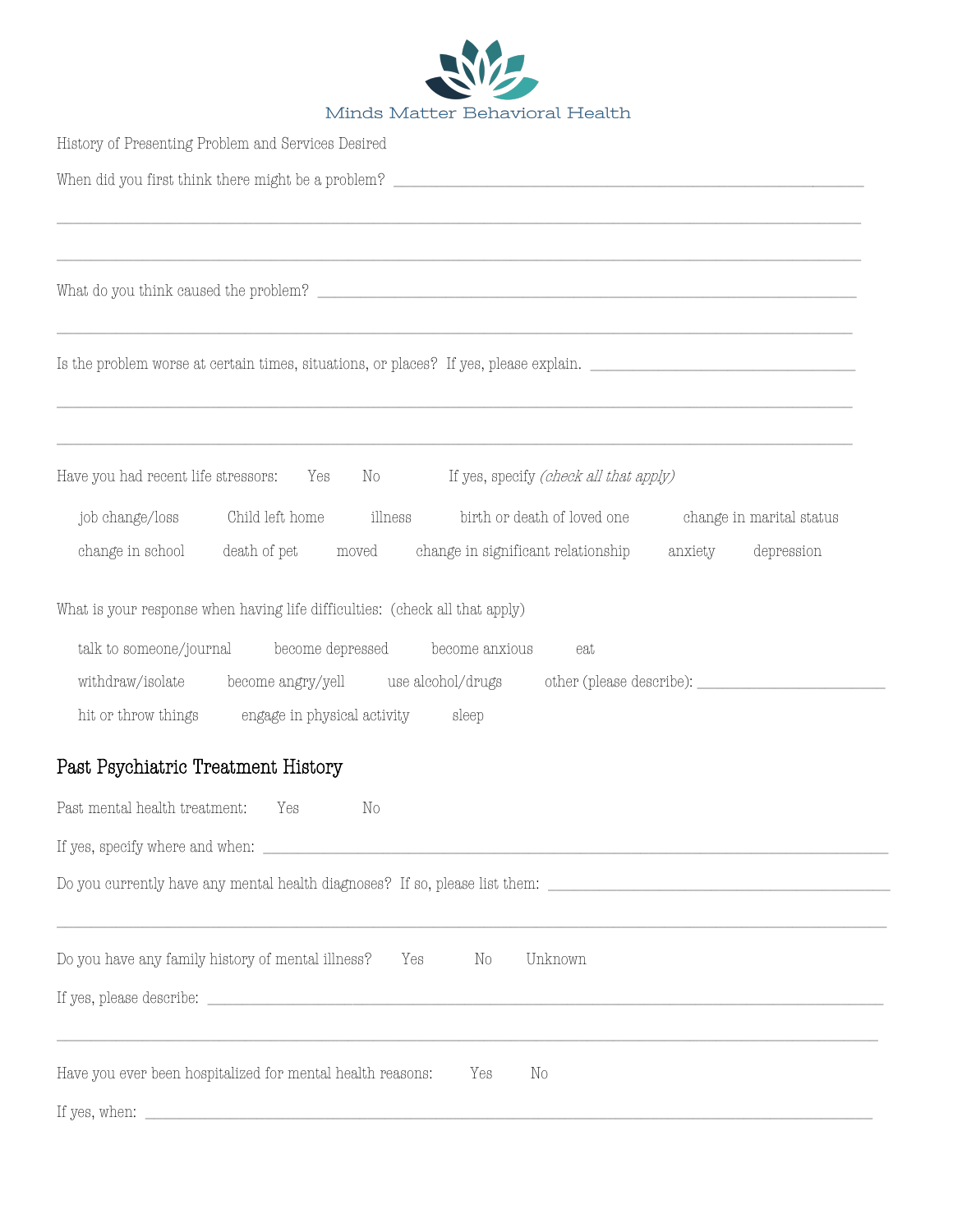

### Legal History

| Legal involvement:            | none |     | past | present   | Describe: |  |
|-------------------------------|------|-----|------|-----------|-----------|--|
| Relevance to current problem: |      | No. | Yes  | Describe: |           |  |

### Family/Social History

List your family members: (include current family and the family you grew up in. You may use the back of this page if necessary)

| Family Member Name                                          | Age        |        | Relationship to You        | Living $(L)$ | Deceased (D) |
|-------------------------------------------------------------|------------|--------|----------------------------|--------------|--------------|
|                                                             |            |        |                            |              |              |
|                                                             |            |        |                            |              |              |
|                                                             |            |        |                            |              |              |
|                                                             |            |        |                            |              |              |
|                                                             |            |        |                            |              |              |
| Any recent changes in family relationship(s):               | Yes        |        | No If yes, please describe |              |              |
|                                                             |            |        |                            |              |              |
| Is your family involved in your mental health treatment:    |            | Yes    | No                         |              |              |
| If yes, describe your family's expectations from treatment: |            |        |                            |              |              |
|                                                             |            |        |                            |              |              |
| If no, would you like them involved:<br>Yes                 | $\rm No$   |        |                            |              |              |
| Current living situation:                                   |            |        |                            |              |              |
| foster home<br>alone<br>friend                              | group home | family | other (describe)           |              |              |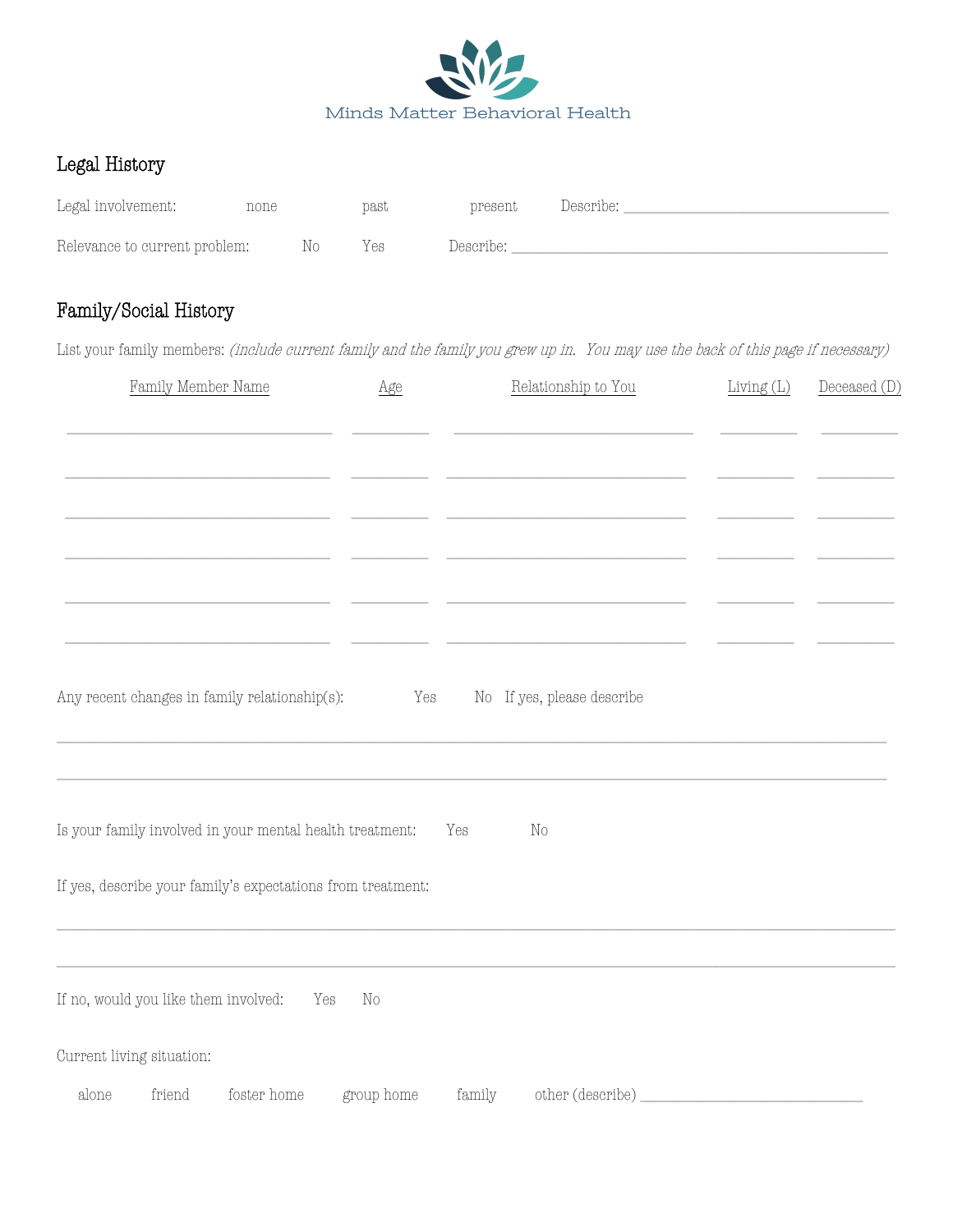

| Were there any medical problems/complications during pregnancy or at birth for your mother or you:                                                                                                                                                                     |
|------------------------------------------------------------------------------------------------------------------------------------------------------------------------------------------------------------------------------------------------------------------------|
| Unknown<br>Yes<br>No                                                                                                                                                                                                                                                   |
|                                                                                                                                                                                                                                                                        |
| ,我们也不能会有什么。""我们的人,我们也不能会有什么?""我们的人,我们也不能会有什么?""我们的人,我们也不能会有什么?""我们的人,我们也不能会有什么?""                                                                                                                                                                                      |
| Did you have any developmental delays during childhood Yes<br>No<br>Unknown                                                                                                                                                                                            |
|                                                                                                                                                                                                                                                                        |
|                                                                                                                                                                                                                                                                        |
| Rate your appetite: excessive good fair poor sporadic                                                                                                                                                                                                                  |
| Sexual History:                                                                                                                                                                                                                                                        |
|                                                                                                                                                                                                                                                                        |
| Are you comfortable with your sexual orientation? Yes<br>No                                                                                                                                                                                                            |
| Any recent changes in sexual frequency/performance?<br>Yes<br>$\rm No$                                                                                                                                                                                                 |
| If yes, explain: $\frac{1}{2}$ is a set of $\frac{1}{2}$ is a set of $\frac{1}{2}$ is a set of $\frac{1}{2}$ is a set of $\frac{1}{2}$ is a set of $\frac{1}{2}$ is a set of $\frac{1}{2}$ is a set of $\frac{1}{2}$ is a set of $\frac{1}{2}$ is a set of $\frac{1}{$ |
| Any recent high risk sexual activities: Yes<br>No                                                                                                                                                                                                                      |
|                                                                                                                                                                                                                                                                        |

# Support System/Community Resources

|                                   | Do you have a support system:   |                    |  |  |
|-----------------------------------|---------------------------------|--------------------|--|--|
| Primary Support Person:<br>friend | spouse/partner                  | family member none |  |  |
|                                   | Do you use community resources: |                    |  |  |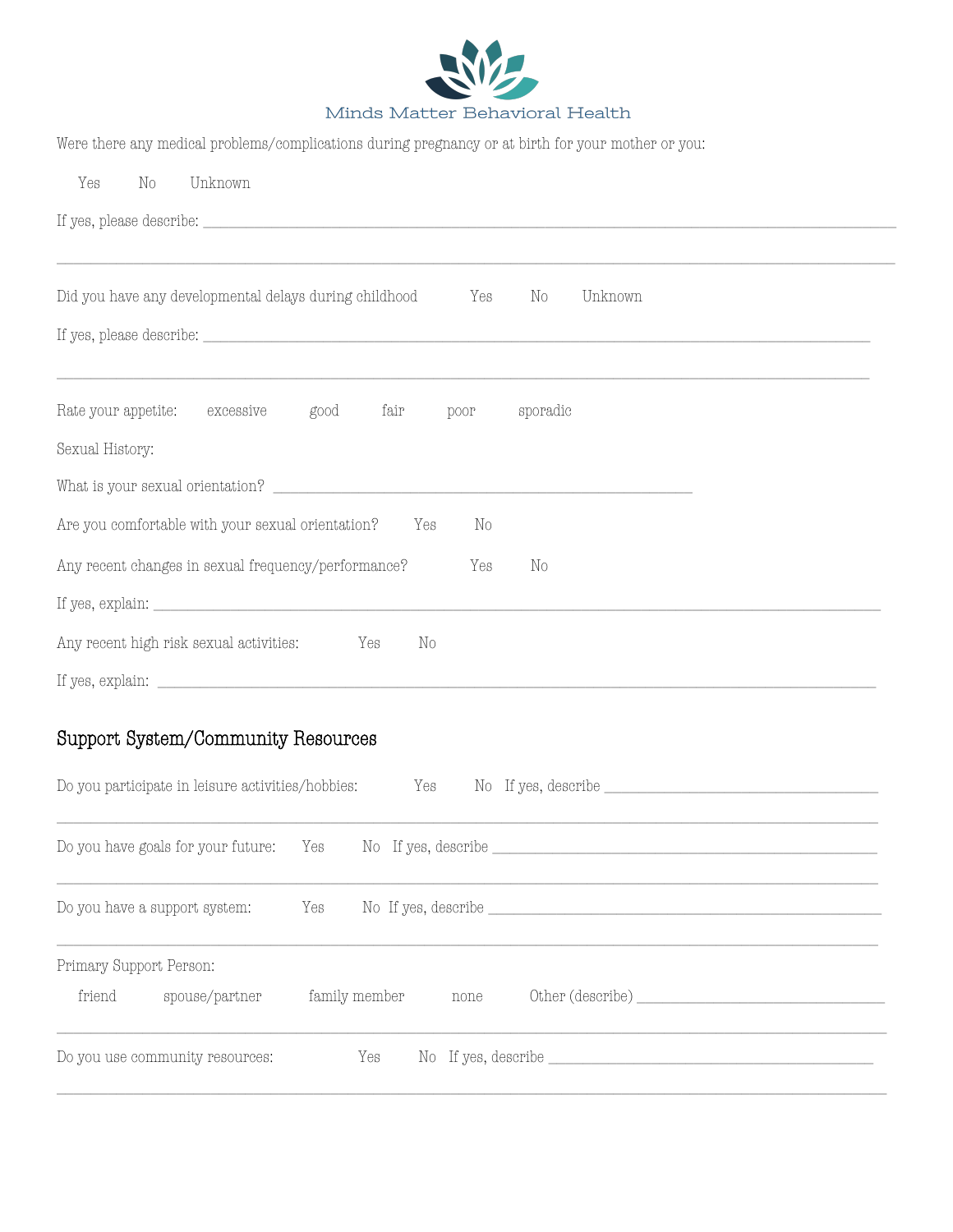

|        | Spiritual/Religious Practices/Beliefs: |                                           |          |  |
|--------|----------------------------------------|-------------------------------------------|----------|--|
|        |                                        | Religious preference:                     |          |  |
| active | inactive                               | experiencing spiritual/religious distress | Explain: |  |

## Education and Work History

| School performance:                                                               |                                                                                                                 |
|-----------------------------------------------------------------------------------|-----------------------------------------------------------------------------------------------------------------|
| above average<br>below average<br>average                                         |                                                                                                                 |
| Participation in extra-curricular activities during school years:<br>Yes          |                                                                                                                 |
| Have there been any changes in school performance:<br>Yes<br>$\rm No$             | If yes, $\verb explain_\_$                                                                                      |
| School Problems: (check all that apply)                                           |                                                                                                                 |
| attendance learning problems<br>None<br>school discipline/behavior problem        |                                                                                                                 |
| Did/Do you receive special education services:<br>Yes<br>No                       |                                                                                                                 |
| Are you currently employed: full-time<br>part-time                                |                                                                                                                 |
|                                                                                   |                                                                                                                 |
|                                                                                   |                                                                                                                 |
| Military Service: none past<br>present                                            |                                                                                                                 |
| Relevance to current problem: no yes Describe: __________________________________ |                                                                                                                 |
|                                                                                   |                                                                                                                 |
| Work problems (check all that apply):                                             |                                                                                                                 |
| attendance<br>relationships with co-workers/employer<br>none                      |                                                                                                                 |
| frequent job changes disciplined/fired other (describe) _________________________ |                                                                                                                 |
| Relevance to current problem:                                                     | the contract of the contract of the contract of the contract of the contract of the contract of the contract of |

\_\_\_\_\_\_\_\_\_\_\_\_\_\_\_\_\_\_\_\_\_\_\_\_\_\_\_\_\_\_\_\_\_\_\_\_\_\_\_\_\_\_\_\_\_\_\_\_\_\_\_\_\_\_\_\_\_\_\_\_\_\_\_\_\_\_\_\_\_\_\_\_\_\_\_\_\_\_\_\_\_\_\_\_\_\_\_\_\_\_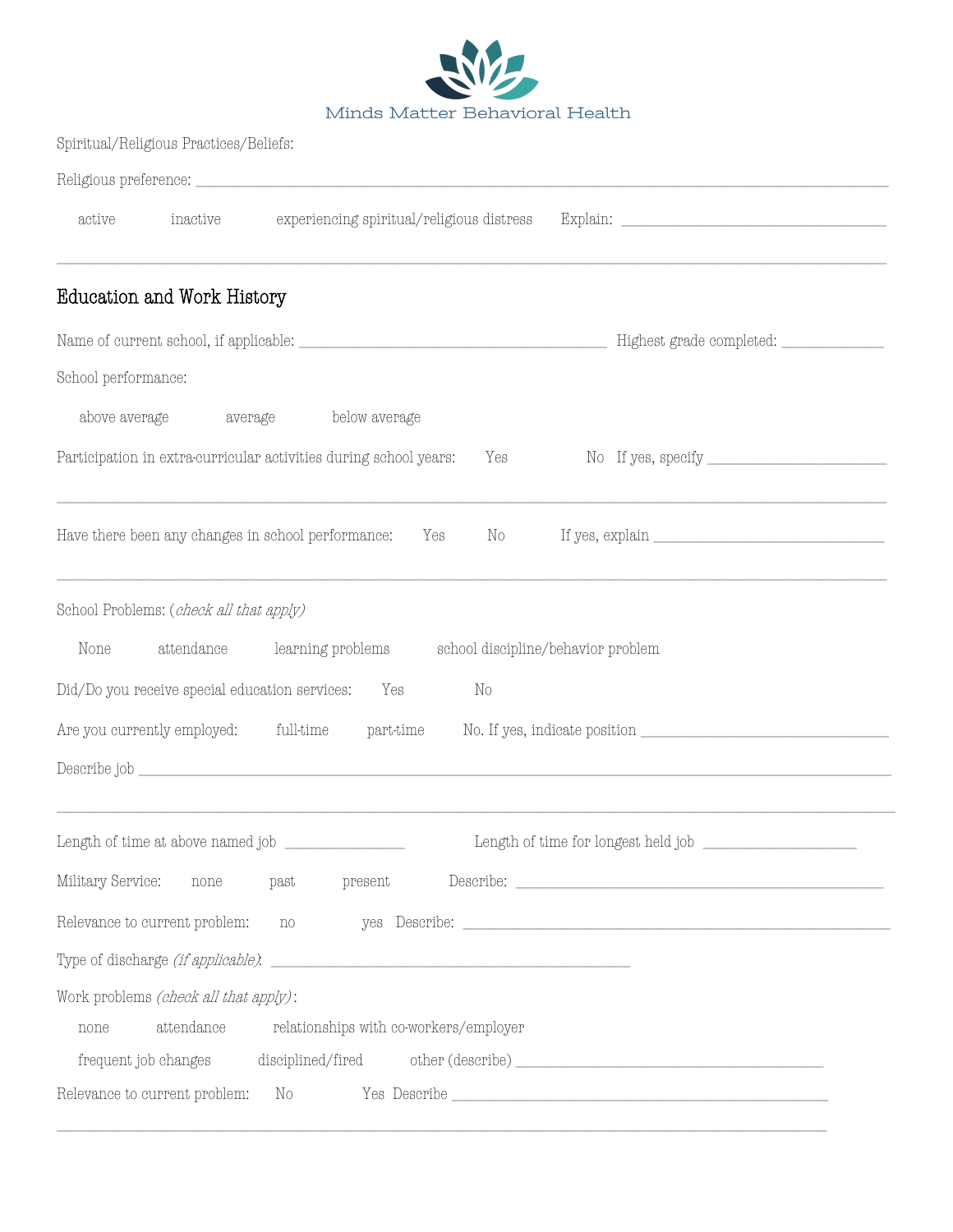

### Substance Use

Do you use any of the following (include use of street drugs and/or prescription drugs)?

|                                                                                                                | Age of Onset                                    | Length of Use                                                                     | Frequency of Use                                  | Present Use |          |
|----------------------------------------------------------------------------------------------------------------|-------------------------------------------------|-----------------------------------------------------------------------------------|---------------------------------------------------|-------------|----------|
| Nicotine                                                                                                       |                                                 |                                                                                   | <u> 1980 - Johann Barbara, martin a</u>           | Yes         | $\rm No$ |
| Caffeine                                                                                                       | <u> 1980 - Johann Barnett, fransk politik (</u> |                                                                                   |                                                   | Yes         | No       |
| Alcohol                                                                                                        |                                                 |                                                                                   | the control of the control of the control of      | Yes         | $\rm No$ |
| Heroin                                                                                                         | <u> 1990 - Johann Barnett, fransk konge</u>     |                                                                                   |                                                   | Yes         | $\rm No$ |
| Methadone                                                                                                      |                                                 | <u> 1980 - Johann Barbara, martx</u>                                              | <u> 1980 - Johann Barbara, martxa</u>             | Yes         | $\rm No$ |
| Barbiturates                                                                                                   |                                                 |                                                                                   |                                                   | Yes         | No       |
| Tranquilizers                                                                                                  |                                                 |                                                                                   | <u> 1989 - Johann Barbara, martin basa</u>        | Yes         | No       |
| Cocaine                                                                                                        |                                                 | the control of the control of the                                                 | the control of the control of the control of      | Yes         | $\rm No$ |
| Amphetamines                                                                                                   |                                                 |                                                                                   | <u> 1980 - Johann Barnett, fransk politiker (</u> | Yes         | $\rm No$ |
| Methamphetamines                                                                                               |                                                 | <u> 1999 - Johann Barnett, fransk politiker</u>                                   | <u> 1989 - Johann Barnett, fransk politiker (</u> | Yes         | $\rm No$ |
| Marijuana                                                                                                      |                                                 |                                                                                   |                                                   | Yes         | No       |
| Hallucinogens                                                                                                  |                                                 |                                                                                   |                                                   | Yes         | No       |
| Inhalants                                                                                                      |                                                 |                                                                                   |                                                   | Yes         | $\rm No$ |
|                                                                                                                |                                                 |                                                                                   |                                                   |             |          |
| How long was your last period of voluntary abstinence from this substance? ___________________________________ |                                                 |                                                                                   |                                                   |             |          |
| Related to any alcohol/drug use, have you ever had:                                                            |                                                 |                                                                                   |                                                   |             |          |
| D.T.'s<br>Yes                                                                                                  | No                                              | If yes, when $\_\_$                                                               |                                                   |             |          |
| Blackouts<br>Yes                                                                                               | $\rm No$                                        | If yes, when $\_\_$                                                               |                                                   |             |          |
| Convulsions<br>Yes                                                                                             | $\rm No$                                        | If yes, when $\frac{1}{\sqrt{1-\frac{1}{2}}\left(\frac{1}{2}-\frac{1}{2}\right)}$ |                                                   |             |          |
| Overdose                                                                                                       |                                                 |                                                                                   |                                                   |             |          |
|                                                                                                                |                                                 |                                                                                   |                                                   |             |          |
| Has anyone close to you ever asked you to stop drinking/using drugs?                                           |                                                 |                                                                                   | $\rm No$                                          | Yes         |          |

| Have you ever received treatment for drug or alcohol use? | Yes If yes, when, and where |  |
|-----------------------------------------------------------|-----------------------------|--|
|                                                           |                             |  |
|                                                           |                             |  |

Attendance at AA/NA No Yes If yes, when, and where \_\_\_\_\_\_\_\_\_\_\_\_\_\_\_\_\_\_\_\_\_\_\_\_\_\_\_\_\_\_\_\_\_\_\_\_\_\_\_\_\_\_\_\_\_\_ Describe any substance abuse treatment of other family members \_\_\_\_\_\_\_\_\_\_\_\_\_\_\_\_\_\_\_\_\_\_\_\_\_\_\_\_\_\_\_\_\_\_\_\_\_\_\_\_\_\_\_\_\_\_\_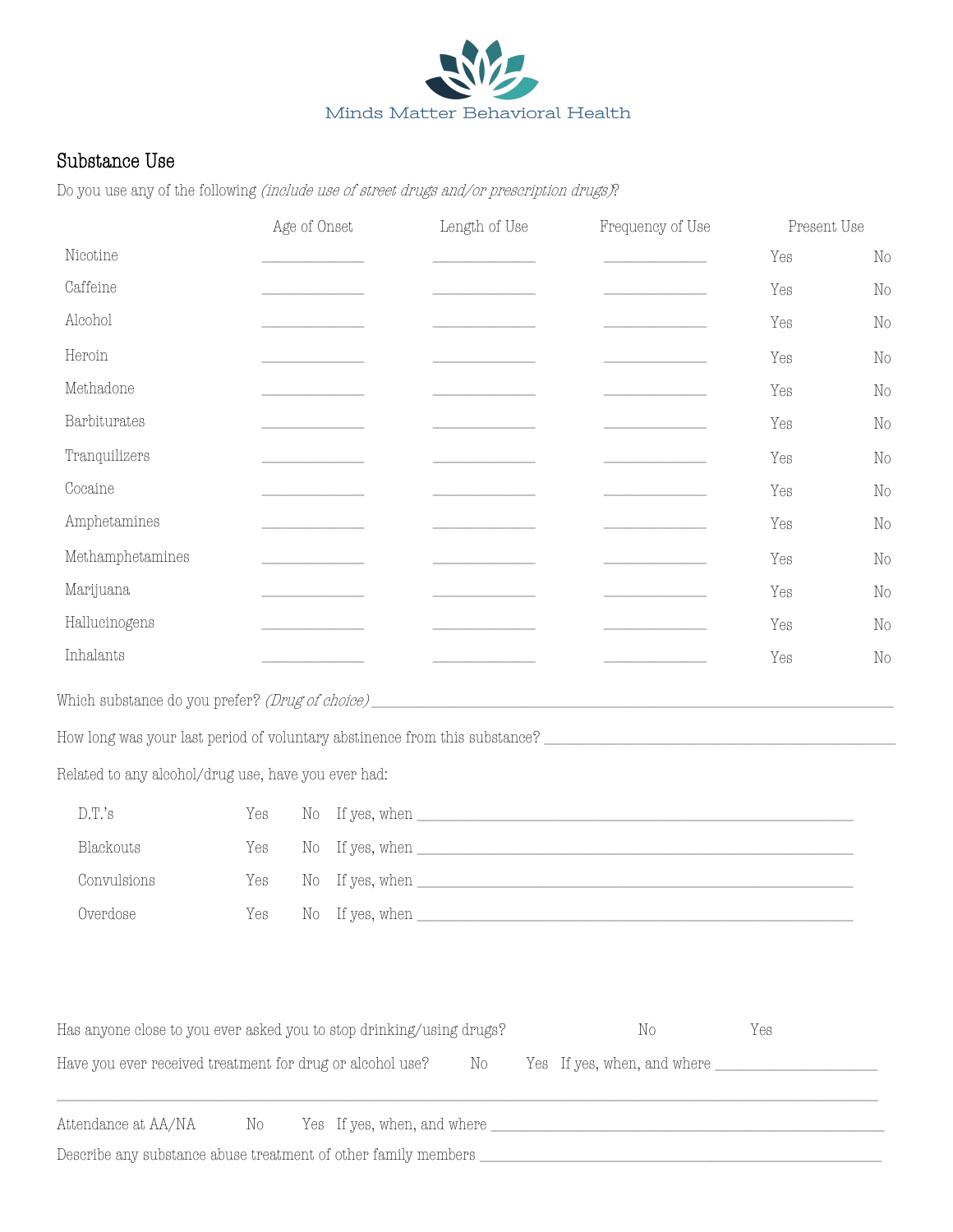

### Risk Assessment

| Physically abused (assault, domestic violence, child abuse)                       |              |     | Yes         |                                                                                                                           |
|-----------------------------------------------------------------------------------|--------------|-----|-------------|---------------------------------------------------------------------------------------------------------------------------|
|                                                                                   |              |     |             |                                                                                                                           |
| Have you ever been emotionally abused? Yes                                        |              |     |             |                                                                                                                           |
|                                                                                   |              |     |             |                                                                                                                           |
| Have you ever been sexually abused (includes rape and sexual molestation)?<br>Yes |              |     |             |                                                                                                                           |
|                                                                                   |              |     |             |                                                                                                                           |
| Have you ever felt suicidal?                                                      | Yes          |     |             |                                                                                                                           |
|                                                                                   |              |     |             |                                                                                                                           |
| Have you ever attempted suicide?                                                  |              |     |             |                                                                                                                           |
| Have you ever observed violence in your family?                                   |              | Yes |             | $\begin{minipage}{.4\linewidth} No & If yes, describe \begin{tabular}{l} \textbf{\textit{1}}\end{tabular} \end{minipage}$ |
|                                                                                   |              |     |             |                                                                                                                           |
| Have you ever had thoughts of harm toward others?                                 |              |     | Yes         |                                                                                                                           |
|                                                                                   |              |     |             |                                                                                                                           |
| When you get angry, how do you respond? (check all that apply)                    |              |     |             |                                                                                                                           |
| hit things/others                                                                 | throw things |     | yell/scream | stew over it                                                                                                              |
| plot revenge                                                                      |              |     |             |                                                                                                                           |
| Strengths and Limitations                                                         |              |     |             |                                                                                                                           |
|                                                                                   |              |     |             |                                                                                                                           |
|                                                                                   |              |     |             |                                                                                                                           |
|                                                                                   |              |     |             |                                                                                                                           |
|                                                                                   |              |     |             |                                                                                                                           |
|                                                                                   |              |     |             |                                                                                                                           |
|                                                                                   |              |     |             |                                                                                                                           |
|                                                                                   |              |     |             |                                                                                                                           |
|                                                                                   |              |     |             | Is there anything else you would like me to know?                                                                         |
|                                                                                   |              |     |             |                                                                                                                           |
|                                                                                   |              |     |             |                                                                                                                           |